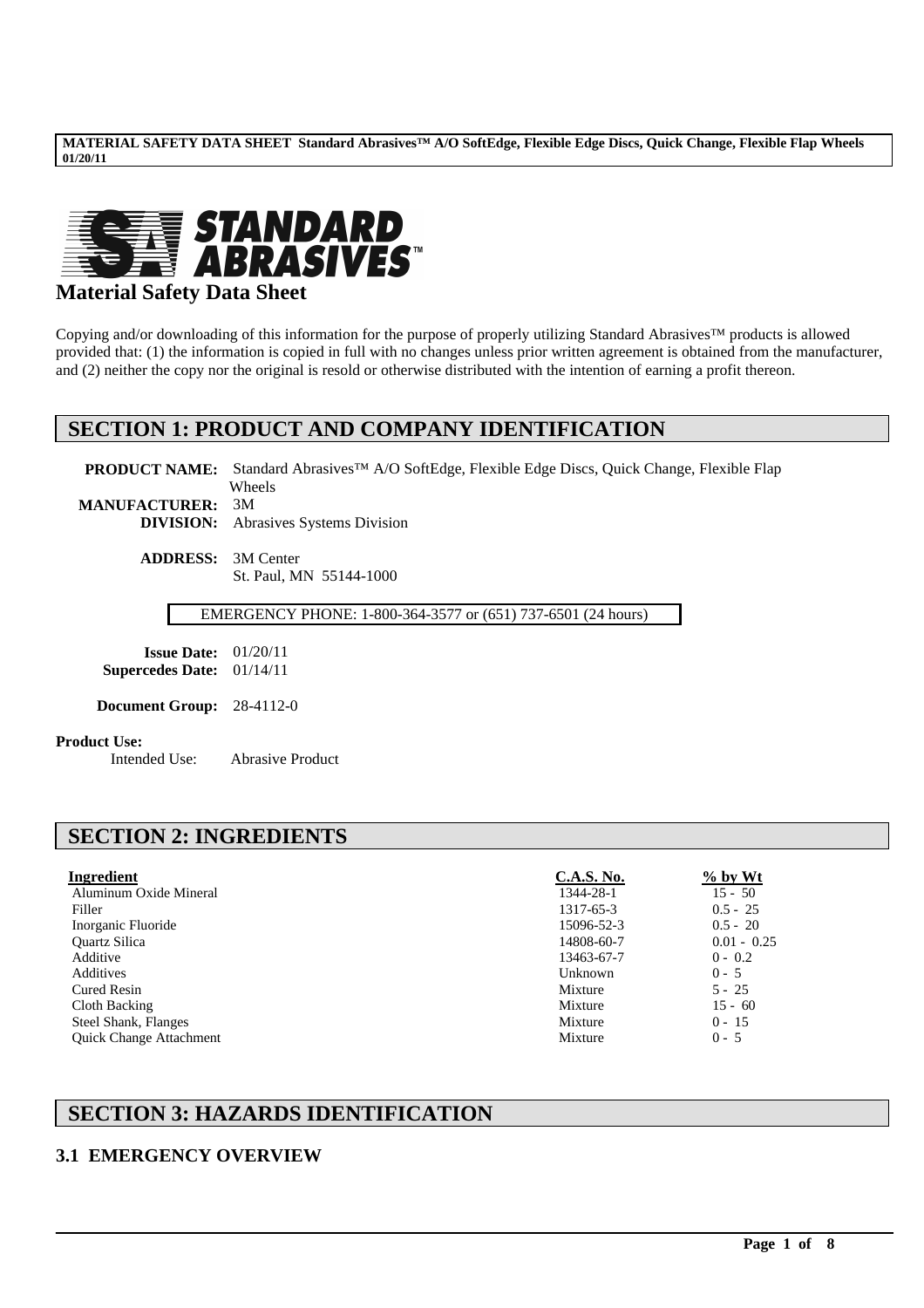**Odor, Color, Grade:** Solid Abrasive Product

#### **General Physical Form:** Solid

**Immediate health, physical, and environmental hazards:** This document covers only the Standard Abrasives product. For complete assessment, when determining the degree of hazard, the material being abraded must also be considered.

## **3.2 POTENTIAL HEALTH EFFECTS**

#### **Eye Contact:**

Mechanical eye irritation: Signs/symptoms may include pain, redness, tearing and corneal abrasion.

Dust created by grinding, sanding, or machining may cause eye irritation. Signs/symptoms may include redness, swelling, pain, tearing, and blurred or hazy vision.

#### **Skin Contact:**

Mechanical Skin irritation: Signs/symptoms may include abrasion, redness, pain, and itching.

#### **Inhalation:**

Dust from grinding, sanding or machining may cause irritation of the respiratory system. Signs/symptoms may include cough, sneezing, nasal discharge, headache, hoarseness, and nose and throat pain.

Prolonged or repeated exposure may cause:

Pneumoconiosis: Sign/symptoms may include persistent cough, breathlessness, chest pain, increased amounts of sputum, and changes in lung function tests.

May be absorbed following inhalation and cause target organ effects.

#### **Ingestion:**

No health effects are expected.

#### **Target Organ Effects:**

Prolonged or repeated exposure may cause:

Hard Tissue Effects: Signs/symptoms may include color changes in the teeth and nails; changes in development of bone, teeth or nails; weakening of the bones; and/or hair loss.

This product contains quartz silica. Cancer of the lungs and silicosis have been associated with quartz (crystalline) silica. No exposure to quartz (crystalline) silica is anticipated during normal intended use of Standard Abrasives Coated and Surface Conditioning Abrasives. No detectable respirable quartz and other forms of crystalline silica were found when a simulated grinding air sampling study was conducted on analogous Coated Abrasive and Surface Conditioning constructions that contained similar to or greater concentrations of crystalline silica. Therefore, the health effects associated with crystalline silica (e.g. quartz) are not expected during the intended use of this product.

| Ingredient                           | <b>C.A.S. No.</b> | <b>Class Description</b> | <b>Regulation</b>                           |
|--------------------------------------|-------------------|--------------------------|---------------------------------------------|
| <b>Ouartz Silica</b>                 | 14808-60-7        | Grp. 1: Carcinogenic to  | International Agency for Research on Cancer |
|                                      |                   | humans                   |                                             |
| SILICA, CRYSTALLINE (AIRBORNE SEO677 |                   | Grp. 1: Carcinogenic to  | International Agency for Research on Cancer |
| PARTICLES OF RESPIRABLE SIZE)        |                   | humans                   |                                             |
| SILICA, CRYSTALLINE (AIRBORNE        | <b>SEO677</b>     | Known human carcinogen   | National Toxicology Program Carcinogens     |
| PARTICLES OF RESPIRABLE SIZE)        |                   |                          |                                             |

\_\_\_\_\_\_\_\_\_\_\_\_\_\_\_\_\_\_\_\_\_\_\_\_\_\_\_\_\_\_\_\_\_\_\_\_\_\_\_\_\_\_\_\_\_\_\_\_\_\_\_\_\_\_\_\_\_\_\_\_\_\_\_\_\_\_\_\_\_\_\_\_\_\_\_\_\_\_\_\_\_\_\_\_\_\_\_\_\_\_\_\_\_\_\_\_\_

## **SECTION 4: FIRST AID MEASURES**

### **4.1 FIRST AID PROCEDURES**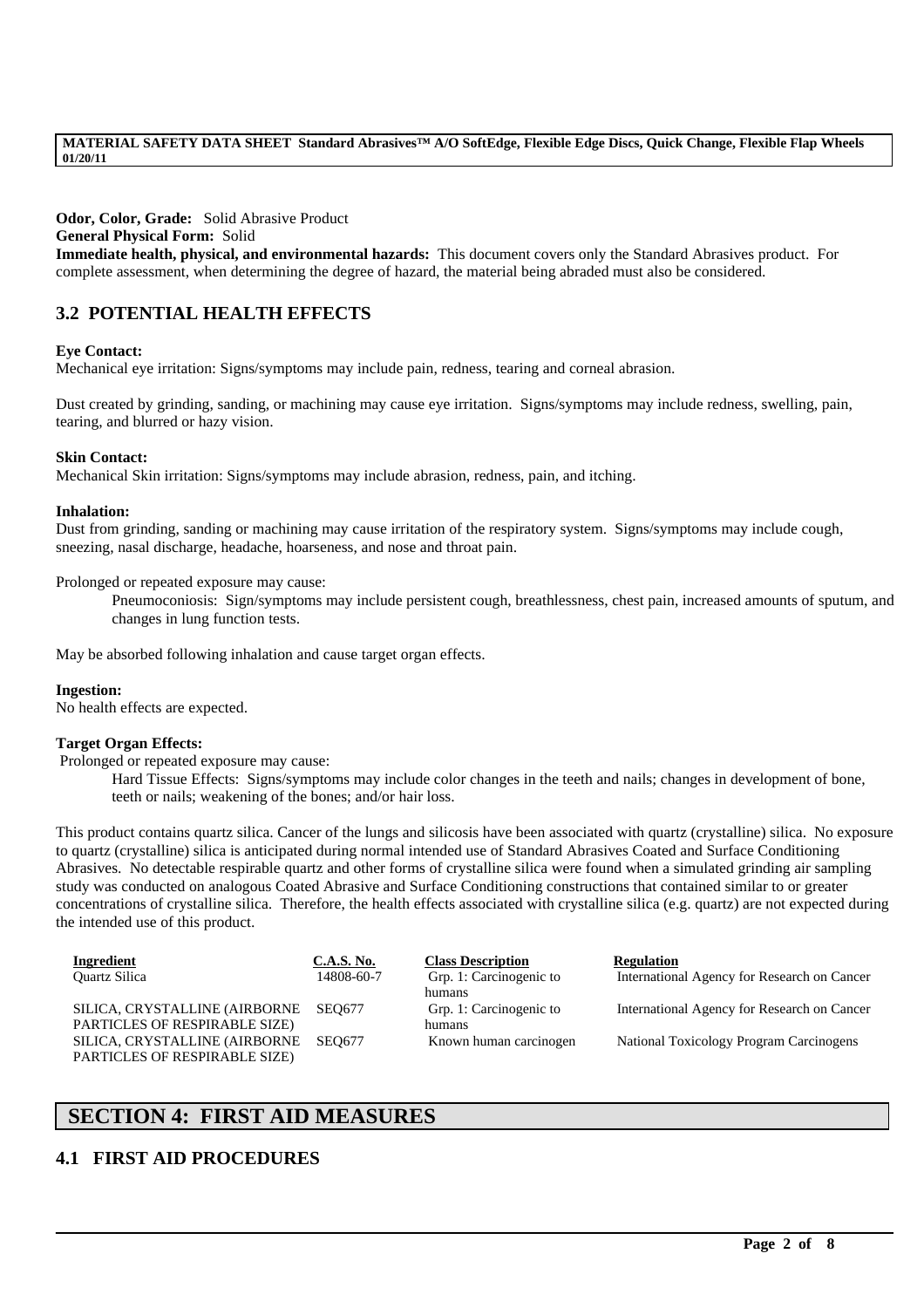The following first aid recommendations are based on an assumption that appropriate personal and industrial hygiene practices are followed.

**Eye Contact:** Flush eyes with large amounts of water. If signs/symptoms persist, get medical attention.

**Skin Contact:** Wash affected area with soap and water. If signs/symptoms develop, get medical attention.

**Inhalation:** Remove person to fresh air. If signs/symptoms develop, get medical attention.

**If Swallowed:** Do not induce vomiting unless instructed to do so by medical personnel. Give victim two glasses of water. Never give anything by mouth to an unconscious person. Get medical attention. No need for first aid is anticipated.

## **SECTION 5: FIRE FIGHTING MEASURES**

### **5.1 FLAMMABLE PROPERTIES**

| <b>Autoignition temperature</b> |
|---------------------------------|
| <b>Flash Point</b>              |
| <b>Flammable Limits(LEL)</b>    |
| <b>Flammable Limits(UEL)</b>    |

*Not Applicable*  $Not Appliedble$ **Flammable Limits(LEL)** *Not Applicable*  $Not Appliedble$ 

#### **5.2 EXTINGUISHING MEDIA**

Ordinary combustible material. Use fire extinguishers with class A extinguishing agents (e.g., water, foam).

### **5.3 PROTECTION OF FIRE FIGHTERS**

**Special Fire Fighting Procedures:** Wear full protective equipment (Bunker Gear) and a self-contained breathing apparatus (SCBA). **Unusual Fire and Explosion Hazards:** Not applicable. None inherent in this product.

**Note: See STABILITY AND REACTIVITY (SECTION 10) for hazardous combustion and thermal decomposition information.**

## **SECTION 6: ACCIDENTAL RELEASE MEASURES**

**6.1. Personal precautions, protective equipment and emergency procedures** Not applicable.

#### **6.2. Environmental precautions**

Not applicable.

#### **Clean-up methods**

Not applicable.

**In the event of a release of this material, the user should determine if the release qualifies as reportable according to local, state, and federal regulations.**

\_\_\_\_\_\_\_\_\_\_\_\_\_\_\_\_\_\_\_\_\_\_\_\_\_\_\_\_\_\_\_\_\_\_\_\_\_\_\_\_\_\_\_\_\_\_\_\_\_\_\_\_\_\_\_\_\_\_\_\_\_\_\_\_\_\_\_\_\_\_\_\_\_\_\_\_\_\_\_\_\_\_\_\_\_\_\_\_\_\_\_\_\_\_\_\_\_

## **SECTION 7: HANDLING AND STORAGE**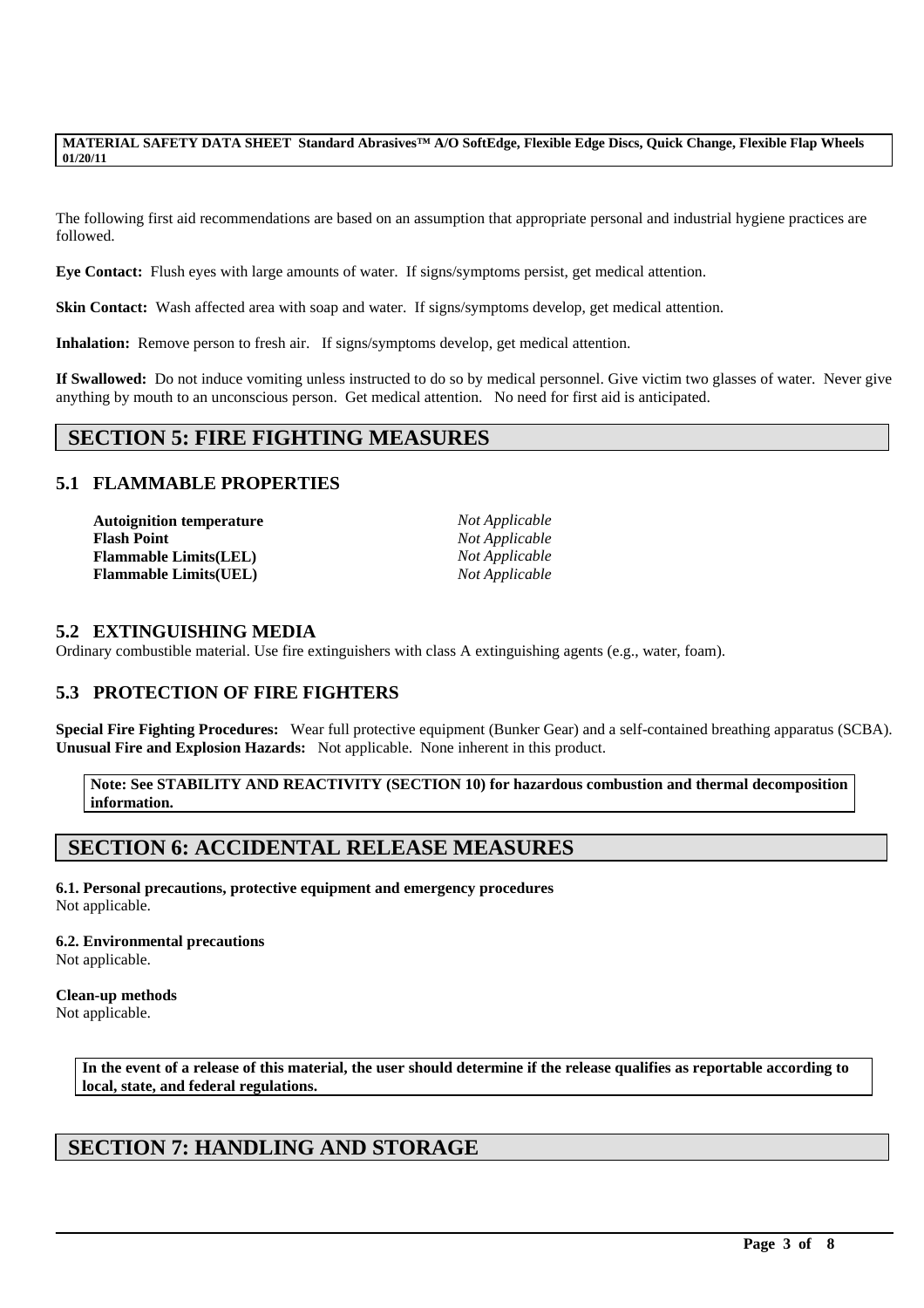## **7.1 HANDLING**

For industrial or professional use only. Avoid breathing of dust created by sanding, grinding or machining. Avoid eye contact with dust or airborne particles. Damaged product can break apart during use and cause serious injury to face or eyes. Check product for damage such as cracks or nicks prior to use. Replace if damaged. Always wear eye and face protection when working at sanding or grinding operations or when near such operations. Sparks and particles flying from the product during sanding or grinding can cause injury and fire.

### **7.2 STORAGE**

Store in a cool, dry place.

## **SECTION 8: EXPOSURE CONTROLS/PERSONAL PROTECTION**

### **8.1 ENGINEERING CONTROLS**

Provide ventilation adequate to control dust concentrations below recommended exposure limits and/or control dust. Provide appropriate local exhaust ventilation for sanding, grinding or machining. Use general dilution ventilation and/or local exhaust ventilation to control airborne exposures to below Occupational Exposure Limits and/or control dust, fume, or airborne particles. If ventilation is not adequate, use respiratory protection equipment.

## **8.2 PERSONAL PROTECTIVE EQUIPMENT (PPE)**

#### **8.2.1 Eye/Face Protection**

Avoid eye contact. To minimize the risk of injury to face and eyes, always wear eye and face protection when working at sanding or grinding operations or when near such operations. The following eye protection(s) are recommended: Safety Glasses with side shields.

#### **8.2.2 Skin Protection**

Avoid skin contact. Wear appropriate gloves to minimize risk of injury to skin from contact with dust or physical abrasion from grinding or sanding.

#### **8.2.3 Respiratory Protection**

Avoid breathing of dust created by sanding, grinding or machining. Assess exposure concentrations of all materials involved in the work process. Consider material being abraded when determining the appropriate respiratory protection. Select and use appropriate respirators to prevent inhalation overexposure. Select one of the following NIOSH approved respirators based on airborne concentration of contaminants and in accordance with OSHA regulations: Half facepiece or fullface air-purifying respirator with N95 particulate filters. Consult the current 3M Respiratory Selection Guide for additional information or call 1-800-243-4630 for 3M technical assistance.

#### **8.2.4 Prevention of Swallowing**

Not an expected route of exposure. Wash hands after handling and before eating.

### **8.3 EXPOSURE GUIDELINES**

| Ingredient             | <b>Authority</b> | <b>Type</b>        | Limit              | <b>Additional Information</b> |
|------------------------|------------------|--------------------|--------------------|-------------------------------|
| Aluminum Oxide Mineral | <b>CMRG</b>      | <b>TWA</b>         | 1 fiber/cc         |                               |
| Aluminum Oxide Mineral | <b>OSHA</b>      | TWA, respirable    | $5 \text{ mg/m}$   |                               |
|                        |                  | fraction           |                    |                               |
| Aluminum Oxide Mineral | <b>OSHA</b>      | TWA, as total dust | $15 \text{ mg/m}$  |                               |
| <b>FLUORIDES</b>       | ACGIH            | TWA, as F          | $2.5 \text{ mg/m}$ |                               |
| <b>FLUORIDES</b>       | <b>OSHA</b>      | TWA, as dust       | $2.5 \text{ mg/m}$ |                               |
| <b>FLUORIDES</b>       | <b>OSHA</b>      | TWA, as F          | $2.5 \text{ mg/m}$ |                               |
| Filler                 | <b>OSHA</b>      | TWA, respirable    | $5 \text{ mg/m}$   |                               |
|                        |                  | fraction           |                    |                               |

\_\_\_\_\_\_\_\_\_\_\_\_\_\_\_\_\_\_\_\_\_\_\_\_\_\_\_\_\_\_\_\_\_\_\_\_\_\_\_\_\_\_\_\_\_\_\_\_\_\_\_\_\_\_\_\_\_\_\_\_\_\_\_\_\_\_\_\_\_\_\_\_\_\_\_\_\_\_\_\_\_\_\_\_\_\_\_\_\_\_\_\_\_\_\_\_\_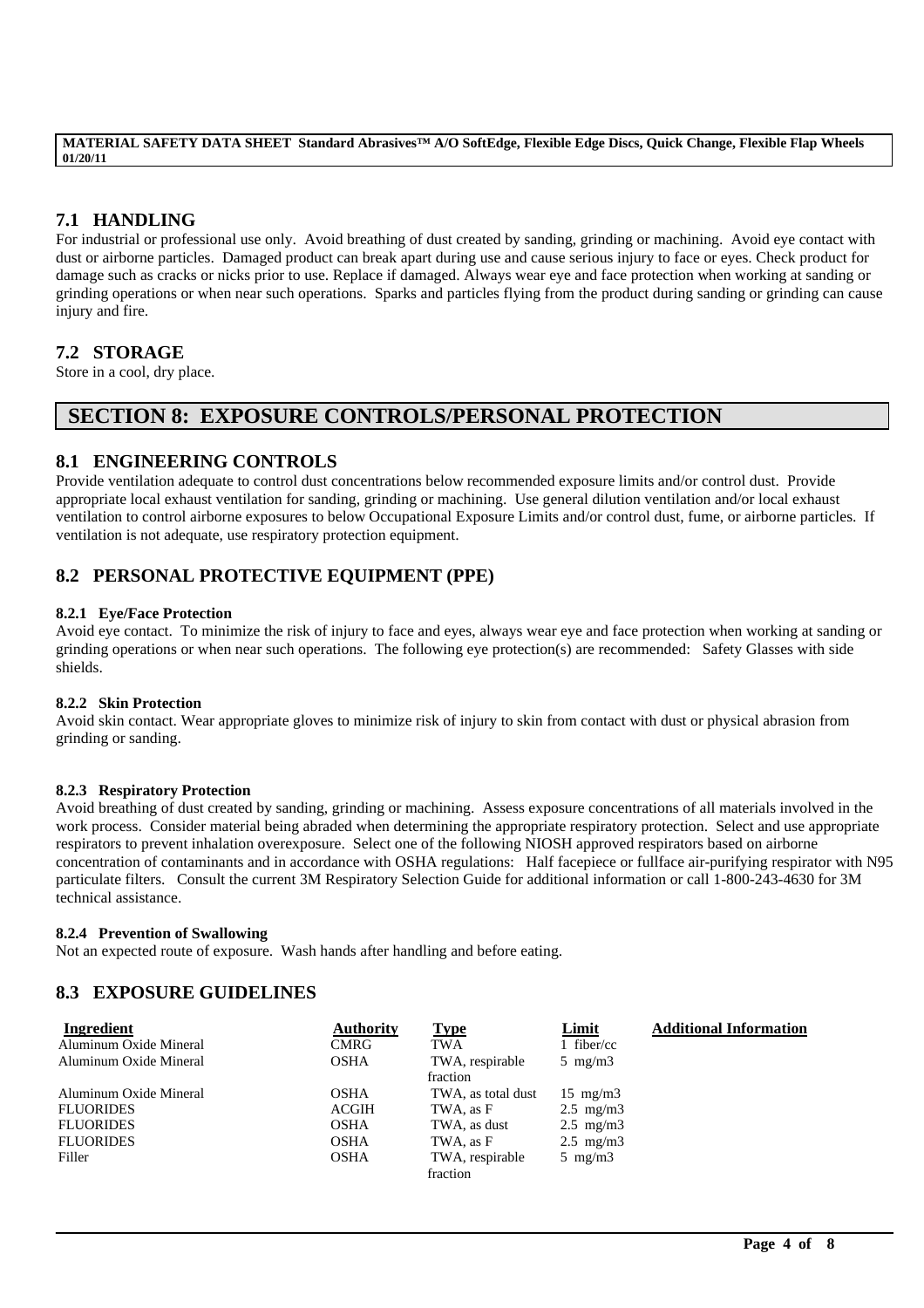| Filler               | <b>OSHA</b>  | TWA, as total dust | $15 \text{ mg/m}$ |
|----------------------|--------------|--------------------|-------------------|
| <b>Ouartz Silica</b> | <b>ACGIH</b> | TWA, respirable    | $0.025$ mg/m3     |
|                      |              | fraction           |                   |
| <b>Ouartz Silica</b> | <b>OSHA</b>  | TWA concentration. | $0.1$ mg/m $3$    |
|                      |              | respirable         |                   |
| <b>Ouartz Silica</b> | <b>OSHA</b>  | TWA concentration. | $0.3$ mg/m $3$    |
|                      |              | as total dust      |                   |
| Additive             | ACGIH        | <b>TWA</b>         | $10 \text{ mg/m}$ |
| Additive             | <b>CMRG</b>  | TWA, as respirable | 5 mg/m $3$        |
|                      |              | dust               |                   |
| Additive             | OSHA         | TWA, as total dust | $15 \text{ mg/m}$ |

#### SOURCE OF EXPOSURE LIMIT DATA:

ACGIH: American Conference of Governmental Industrial Hygienists CMRG: Chemical Manufacturer Recommended Guideline OSHA: Occupational Safety and Health Administration AIHA: American Industrial Hygiene Association Workplace Environmental Exposure Level (WEEL)

## **SECTION 9: PHYSICAL AND CHEMICAL PROPERTIES**

| Odor, Color, Grade:             | Solid Abrasive Product |
|---------------------------------|------------------------|
| <b>General Physical Form:</b>   | Solid                  |
| <b>Autoignition temperature</b> | Not Applicable         |
| <b>Flash Point</b>              | Not Applicable         |
| <b>Flammable Limits(LEL)</b>    | Not Applicable         |
| <b>Flammable Limits(UEL)</b>    | Not Applicable         |
| <b>Boiling Point</b>            | Not Applicable         |
| <b>Vapor Density</b>            | Not Applicable         |
| <b>Vapor Pressure</b>           | Not Applicable         |
| <b>Specific Gravity</b>         | Not Applicable         |
| pН                              | Not Applicable         |
| <b>Melting point</b>            | Not Applicable         |
| <b>Solubility In Water</b>      | Not Applicable         |
| <b>Evaporation rate</b>         | Not Applicable         |
| Kow - Oct/Water partition coef  | Not Applicable         |
| <b>Viscosity</b>                | Not Applicable         |
|                                 |                        |

## **SECTION 10: STABILITY AND REACTIVITY**

\_\_\_\_\_\_\_\_\_\_\_\_\_\_\_\_\_\_\_\_\_\_\_\_\_\_\_\_\_\_\_\_\_\_\_\_\_\_\_\_\_\_\_\_\_\_\_\_\_\_\_\_\_\_\_\_\_\_\_\_\_\_\_\_\_\_\_\_\_\_\_\_\_\_\_\_\_\_\_\_\_\_\_\_\_\_\_\_\_\_\_\_\_\_\_\_\_

**Stability:** Stable.

**Materials and Conditions to Avoid: 10.1 Conditions to avoid** None known

**10.2 Materials to avoid** None known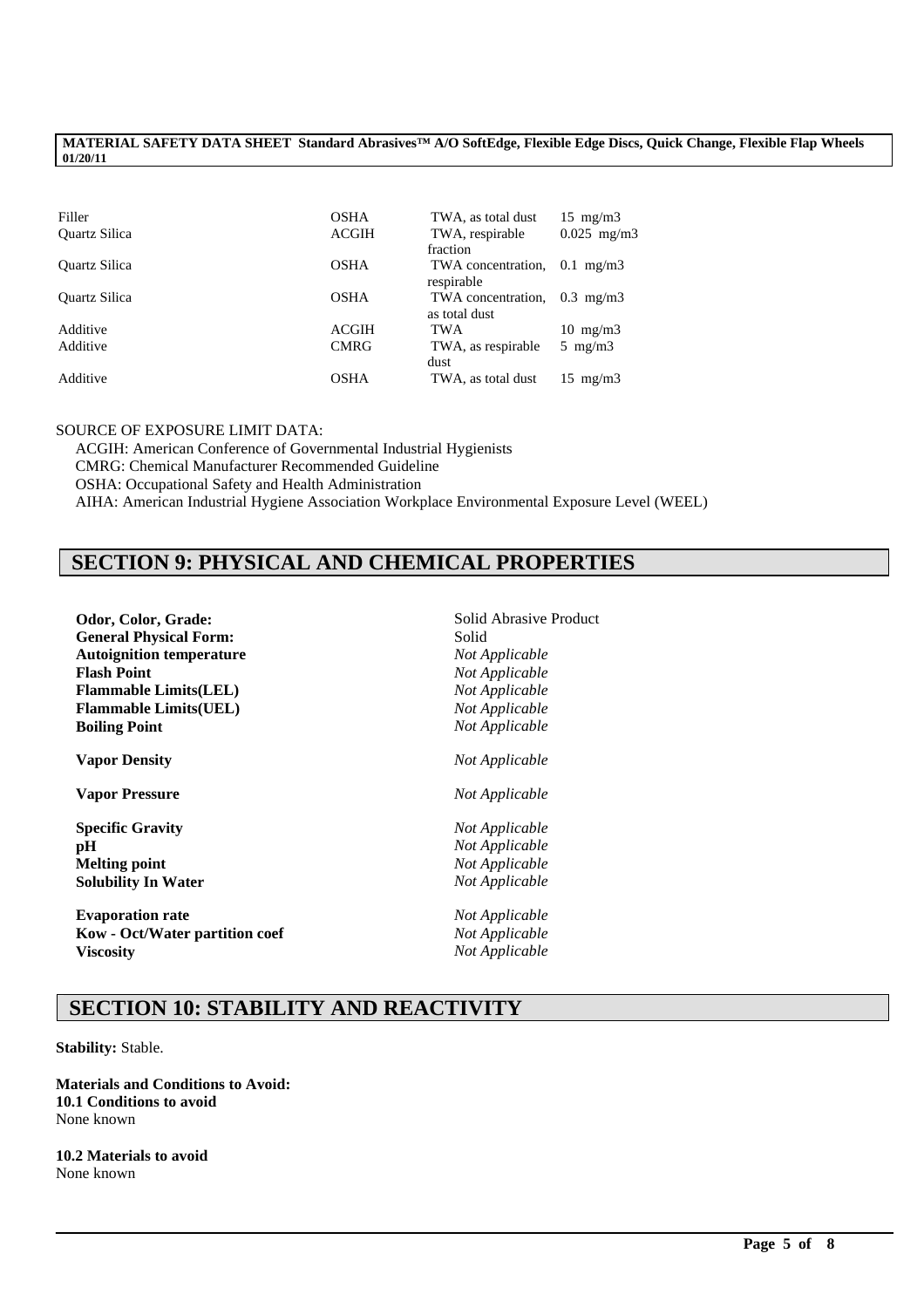### **Hazardous Polymerization:** Hazardous polymerization will not occur. **Hazardous Decomposition or By-Products**

**Substance Condition**

Carbon monoxide During Combustion Carbon dioxide During Combustion

**Hazardous Decomposition:** Under recommended usage conditions, hazardous decomposition products are not expected. Hazardous decomposition products may occur as a result of oxidation, heating, or reaction with another material.

## **SECTION 11: TOXICOLOGICAL INFORMATION**

Please contact the address listed on the first page of the MSDS for Toxicological Information on this material and/or its components.

## **SECTION 12: ECOLOGICAL INFORMATION**

### **ECOTOXICOLOGICAL INFORMATION**

Not determined.

### **CHEMICAL FATE INFORMATION**

Not determined.

## **SECTION 13: DISPOSAL CONSIDERATIONS**

**Waste Disposal Method:** The substrate that was abraded must be considered as a factor in the disposal method for this product. Dispose of waste product in a sanitary landfill. As a disposal alternative, dispose of waste product in a facility permitted to accept chemical waste.

#### **EPA Hazardous Waste Number (RCRA):** Not regulated

**Since regulations vary, consult applicable regulations or authorities before disposal.**

## **SECTION 14:TRANSPORT INFORMATION**

Not regulated per U.S. DOT, IATA or IMO.

*These transportation classifications are provided as a customer service. As the shipper YOU remain responsible for complying with all applicable laws and regulations, including proper transportation classification and packaging. The manufacturer's classifications are based on product formulation, packaging, the manufacturer's policies and understanding of applicable current regulations. The manufacturer does not guarantee the accuracy of this classification information. This information applies only to transportation classification and not the packaging, labeling, or marking requirements. The original Standard Abrasives package is certified for U.S. ground shipment only. If you are shipping by air or ocean, the package may not meet applicable regulatory requirements.* 

\_\_\_\_\_\_\_\_\_\_\_\_\_\_\_\_\_\_\_\_\_\_\_\_\_\_\_\_\_\_\_\_\_\_\_\_\_\_\_\_\_\_\_\_\_\_\_\_\_\_\_\_\_\_\_\_\_\_\_\_\_\_\_\_\_\_\_\_\_\_\_\_\_\_\_\_\_\_\_\_\_\_\_\_\_\_\_\_\_\_\_\_\_\_\_\_\_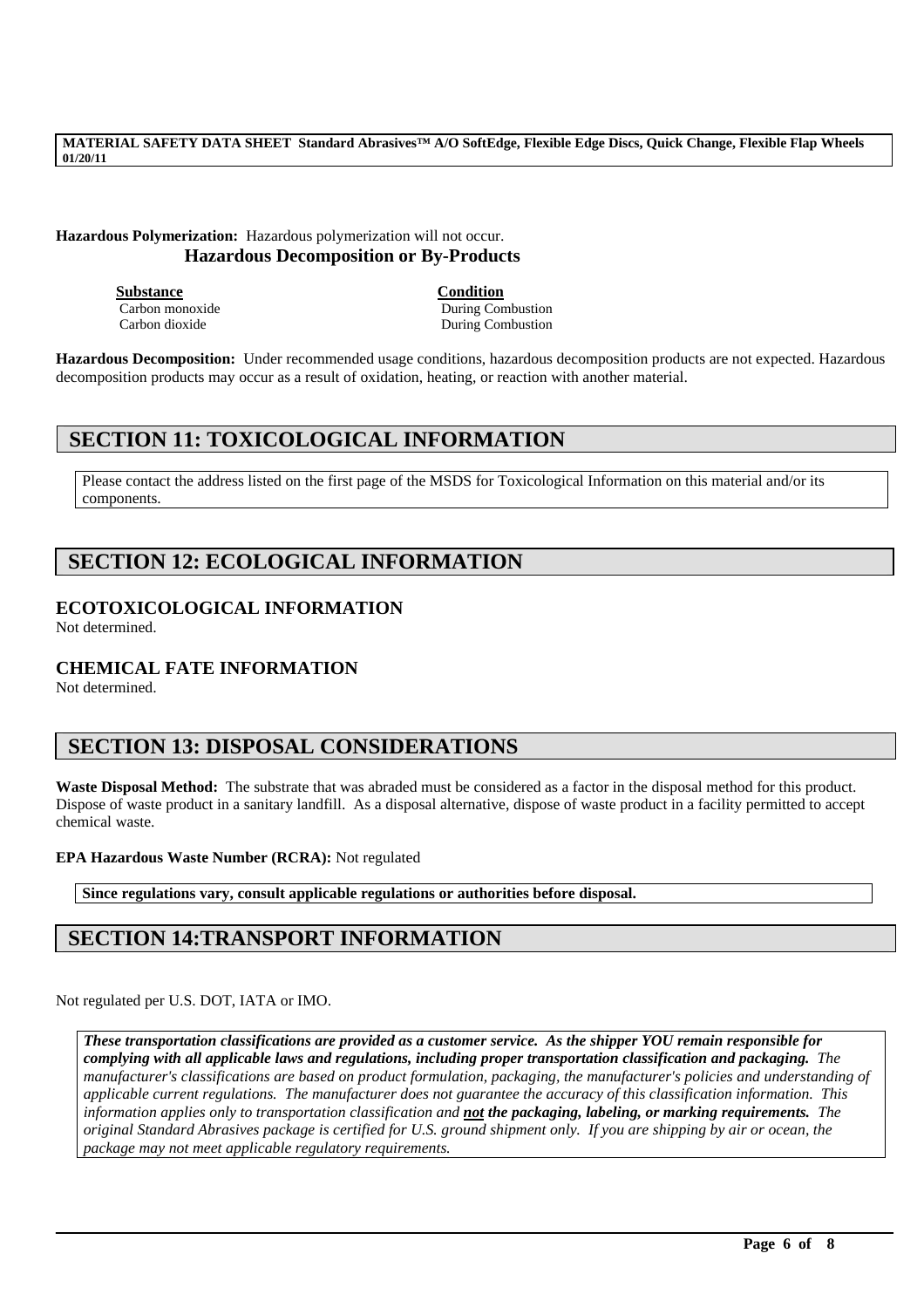## **SECTION 15: REGULATORY INFORMATION**

### **US FEDERAL REGULATIONS**

Contact manufacturer for more information.

#### **311/312 Hazard Categories:**

Fire Hazard - No Pressure Hazard - No Reactivity Hazard - No Immediate Hazard - Yes Delayed Hazard - Yes

## **Section 313 Toxic Chemicals subject to the reporting requirements of that section and 40 CFR part 372 (EPCRA):**

| Ingredient             | C.A.S. No | $\%$ by Wt |
|------------------------|-----------|------------|
| Aluminum Oxide Mineral | 1344-28-1 | $15 - 50$  |

### **STATE REGULATIONS**

Contact manufacturer for more information.

### **CHEMICAL INVENTORIES**

This product is an article as defined by TSCA regulations, and is exempt from TSCA Inventory listing requirements.

Contact manufacturer for more information.

### **INTERNATIONAL REGULATIONS**

Contact manufacturer for more information.

#### **This MSDS has been prepared to meet the U.S. OSHA Hazard Communication Standard, 29 CFR 1910.1200.**

## **SECTION 16: OTHER INFORMATION**

#### **NFPA Hazard Classification**

**Health:** 1 **Flammability:** 1 **Reactivity:** 0 **Special Hazards:** None

National Fire Protection Association (NFPA) hazard ratings are designed for use by emergency response personnel to address the hazards that are presented by short-term, acute exposure to a material under conditions of fire, spill, or similar emergencies. Hazard ratings are primarily based on the inherent physical and toxic properties of the material but also include the toxic properties of combustion or decomposition products that are known to be generated in significant quantities.

Revision Changes: Section 1: Product name was modified. Page Heading: Product name was modified. Section 2: Ingredient table was modified.

DISCLAIMER: The information in this Material Safety Data Sheet (MSDS) is believed to be correct as of the date issued. THE MANUFACTURER MAKES NO WARRANTIES, EXPRESSED OR IMPLIED, INCLUDING, BUT NOT LIMITED TO, ANY IMPLIED WARRANTY OF MERCHANTABILITY OR FITNESS FOR A PARTICULAR PURPOSE OR COURSE OF PERFORMANCE OR USAGE OF TRADE. User is responsible for determining whether the Standard Abrasives product is fit for a particular purpose and suitable for user's method of use or application. Given the variety of factors that can affect the use and application of a Standard Abrasives product, some of which are uniquely within the user's knowledge and control, it is essential that the user evaluate the Standard Abrasives product to determine whether it is fit for a particular purpose and suitable for user's method of use or application.

\_\_\_\_\_\_\_\_\_\_\_\_\_\_\_\_\_\_\_\_\_\_\_\_\_\_\_\_\_\_\_\_\_\_\_\_\_\_\_\_\_\_\_\_\_\_\_\_\_\_\_\_\_\_\_\_\_\_\_\_\_\_\_\_\_\_\_\_\_\_\_\_\_\_\_\_\_\_\_\_\_\_\_\_\_\_\_\_\_\_\_\_\_\_\_\_\_